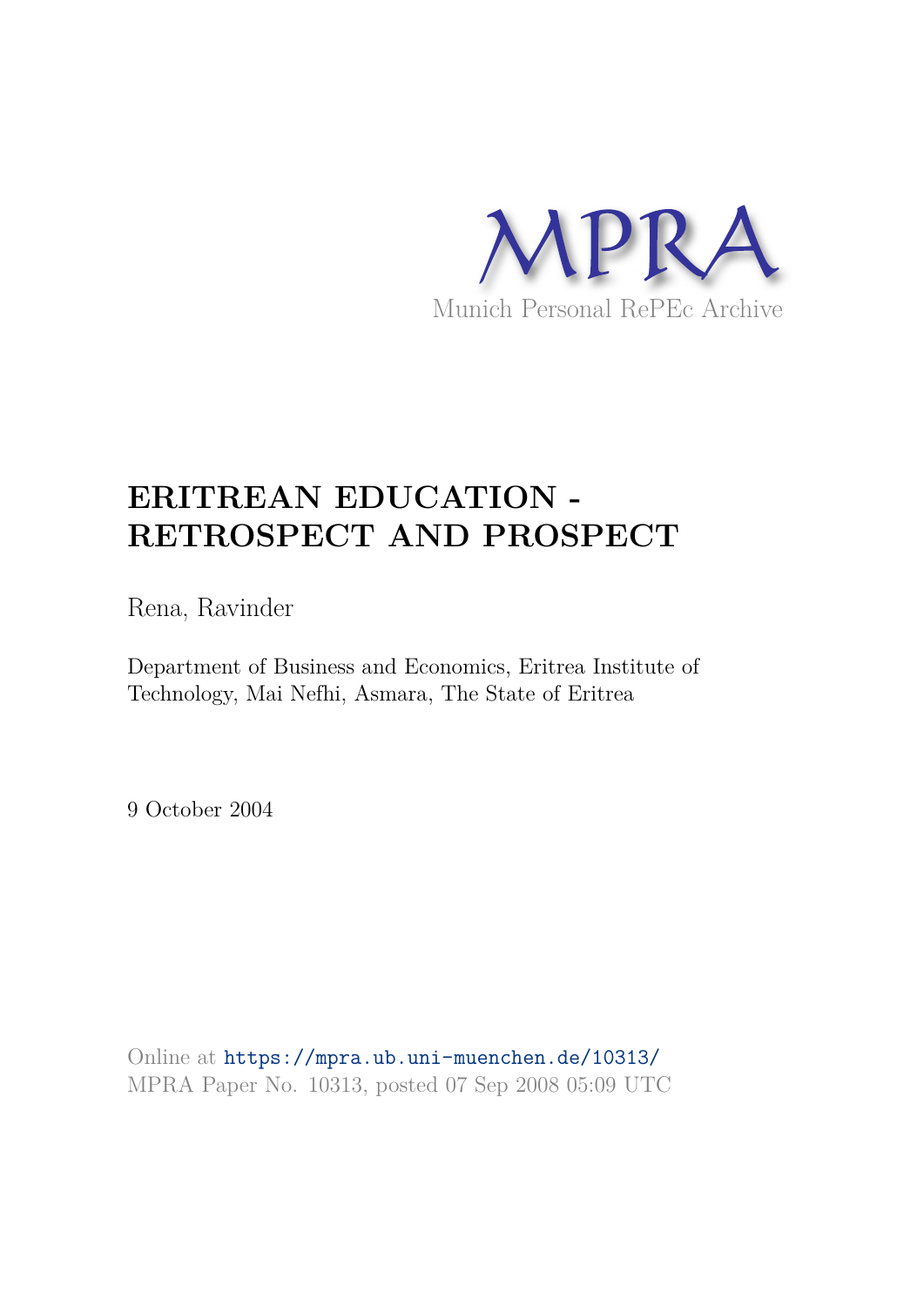# **ERITREAN EDUCATION - RETROSPECT AND PROSPECT**

**By Ravinder Rena**<sup>∗</sup>

#### *Abstract:*

*Education has long been recognized as a central element in economics development. In Eritrea, Church education played a significant role in transmitting church literature from generation to generation. Quranic schools also played a similar role in the Muslim communities of the Eritrean Society. Since Independence, education is well organized in the country. Eritrea has invested heavily in education and has embarked on a wide-ranging program. The World Bank, Eritrea has also made substantial investment in a plan intended to quickly raise the country's skill levels. The guiding purpose of the research on which this article is based, is to explore the educational history of Eritrea at different periods. It covers the Eritrean education system during the Italian Rule, British Rule, and Ethiopian Rule. It also provides educational development of Eritrea after independence. The methodology used in this paper is essentially a descriptive analysis of data obtained from the secondary sources.* 

## **I]. INTRODUCTION:**

 $\overline{a}$ 

Education has long been recognized as a central element in development. It is a vital input in modernization where the developing country Eritrea began its drive for social and economic development since its independence. Education is perceived as a means not only of raising political and social consciousness, but also of increasing the number of skilled workers and raising the level of trained manpower (Ravinder Rena, 2000, p1). These benefits, together with the visible gains for individuals from education, stimulated an unprecedented growth of enrollment in schools, colleges and university of Asmara. Substantial investment has been made in Eritrean education sector for the last twelve years.

Eritrea is located in the Horn of Africa, bordered in the north and west by Sudan, in the south by Ethiopia and Djibouti, and in the east by the Red Sea. It has an estimated population of about 4 million and a total land area of some 12.2 million hectares. Its annual population growth is estimated at 2.9 per cent. Eritrea has nine ethnic groups and six administrative zobas (provinces/regions). The country has six agricultural zones defined by climate, altitude, soils, and population density.

The guiding purpose of the research on which this article is based, is to explore the educational history of Eritrea at different periods. It covers the Eritrean education system during the Italian Rule, British Rule, and Ethiopian Rule. It also provides educational development of Eritrea after independence with certain goals to be

<sup>∗</sup>Assistant Professor of Economics, Department of Business and Economics, Eritrea Institute of Technology, Mai Nefhi, Post Box: 7956, Asmara, The State of Eritrea, Email: ravinder\_rena@yahoo.com , ravinder\_rena@rediffmail.com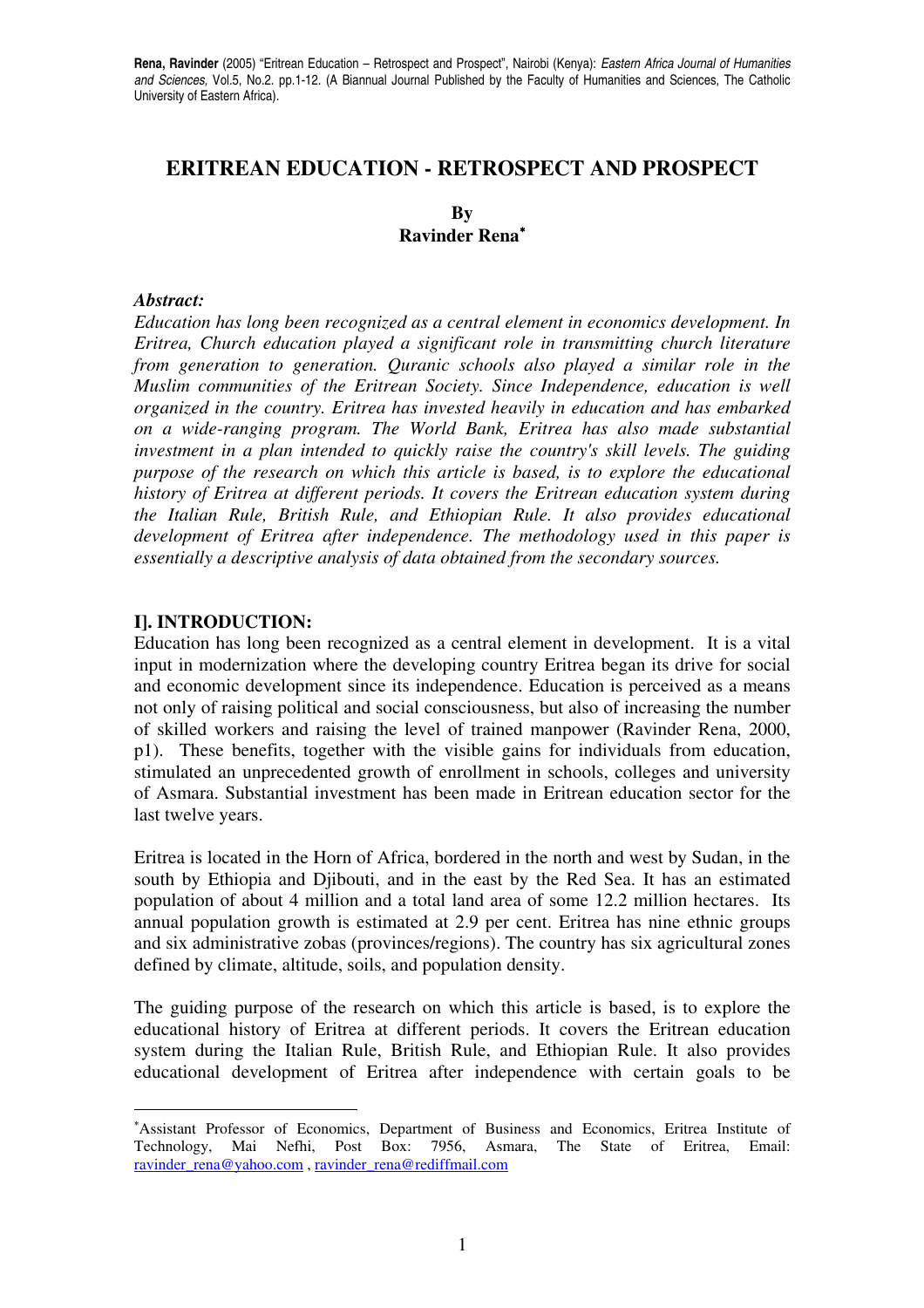achieved. The design relies on a study, focusing in-depth on this particular attempt to produce knowledge to suit Eritrean education system.

The methodology used in this paper is essentially a descriptive analysis of data obtained from the secondary sources, mainly government and /or Ministry of Education documents, survey reports, research articles, media accounts books and other published and unpublished materials on Eritrea.

## **II]. TRADITIONAL EDUCATION IN ERITREA:**

When we closely look into the educational background of Eritrea, historically, to start with, it had the 'traditional education' which was heavily religious-oriented whether Christian or Islamic.

## **A. Christian Education:**

For a long period of time, church education was the only source of education for the Christians in this area. For centuries, its central purpose has been to prepare a clerical class highly proficient in Biblical interpretation and religious doctrine, adopt in the shaping of exceptionally sophisticated poetry, in reproducing church music and in performing traditional religious dance. In other words, like church education in Christiandom, it was designed primarily for the training in the priesthood, but served also to diffuse and preserve all aspects of Christian culture. Further, in the past, the church provided the primary level of education required for service in government (Girma Amara, 1967, p 4). Until the present decade, church schools were responsible for giving many children the opportunity to learn letters, now the task of the modern school system i.e. 'learning to read' is the school of reading in which children learn 'Ge'ez alphabet' instruction. The Ge'ez language consists of 34 letters with 7 forms each 5 letters with 5 forms each. The methods of instruction applied by the Orthodox Church include Readings writing and memorization.

It is to be noted that many of the churches have had an outstanding track record of running several schools and clinics across the width and breadth of Eritrea since their establishment. Their many schools and orphanages have raised generations of citizens that have distinguished themselves as exemplars of personal character, integrity and civic virtue. Many products of these church schools are highly respected citizens in the professions and positions of leadership within Eritrea as well as in the Diaspora.

## **B. Islamic Education:**

Islamic education in Eritrea was the only source of education for Eritrean -Muslims. The function of Koran-oriented education was primarily to produce people who are well aquatinted with the basic principles of Islam. The study of Koran was, therefore, an essential starting point. The schools also provide basic and advanced Arabic grammar, higher levels of interpretation of Islamic religion, basic and advanced arithmetic, history and hygiene. The purpose of Islamic education was to teach Muslim children about the culture heritage and brotherhood of Islam. Similar to church schools, the methods of learning were primarily based on listening reading oral recitation and memorization.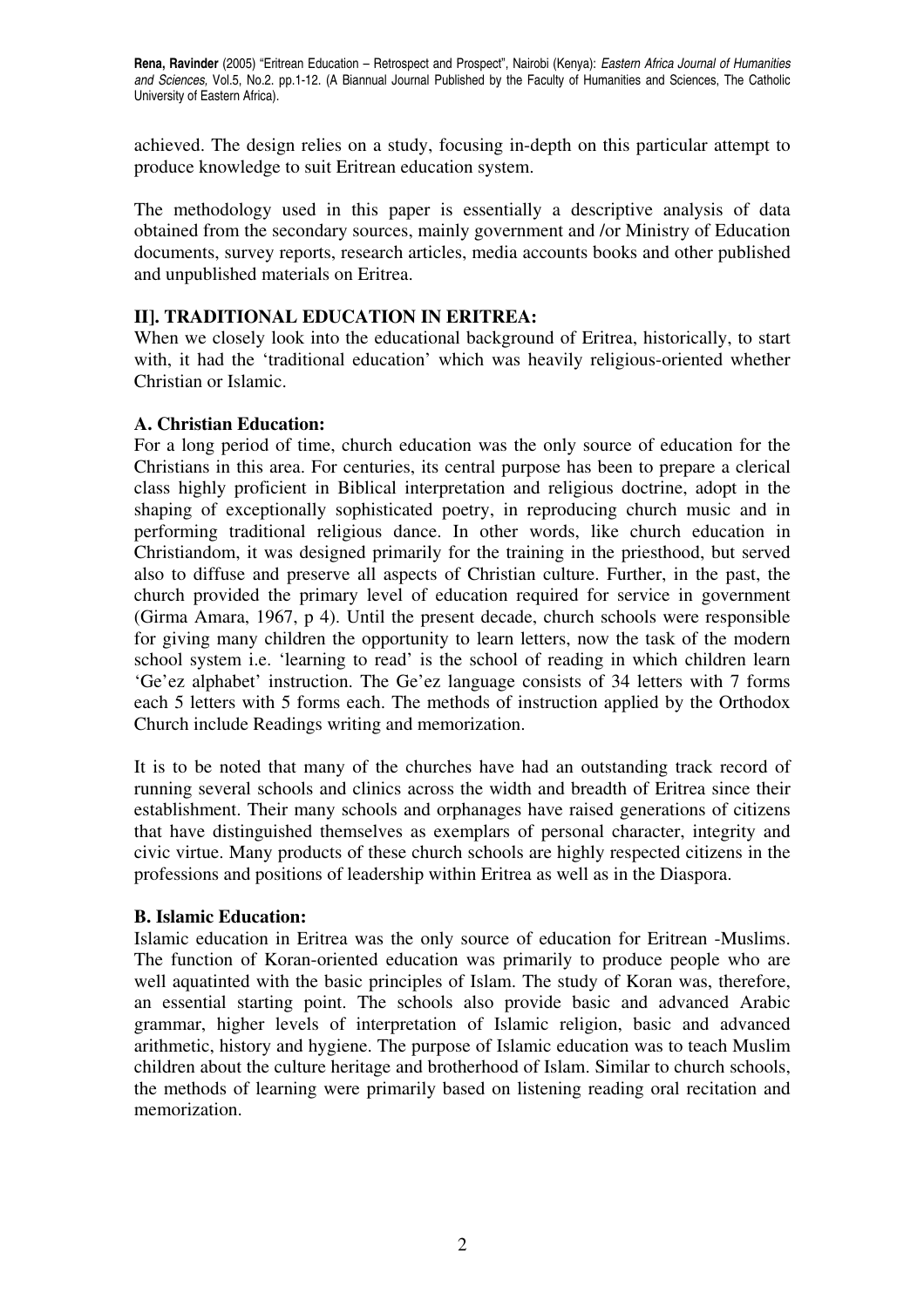Traditionally, however women were not encouraged to get education both among Christian and Muslim communities in Eritrea. The traditional education system was however the main agent for the expansion of education. Before 1900 the priests and the sheiks were the only educated people. Religion was the core of the curriculum (Adane Taye, 1992, pp.3-8). This religious oriented education contributed little to the solution of the secular problems that confronted the people and the country.

What is most important in the traditional education is the emphasis it placed up on obedience and subordination to authority. However, these days, the traditional schools are loosing their importance because they cannot solve the problem of the present day secular issues.

# **III]. MODERN EDUCATION IN ERITREA:**

## **A. Eritrean Education - Italian Colonial Period (1890-1941):**

A formal European style of education was first introduced into Eritrea during the Italian colonial period. The first schools for Italians only, were opened in 1896. There was only a very gradual opening up of education opportunity for Eritreans, beginning only after the World War -I. It is reported that in 1923 there were only 523 Eritrean students enrolled in the country.

The purpose of Italian education in Eritrea was clear and narrow. It was to indoctrinate the Eritreans with devotion for Italy and a respect for Italian culture and civilization. These schools were opened for Eritreans to become worthy elements of the native troops, interpreters, clerks, telephone operators and typists.

Allen (1953) pointed out that "there had been about twenty- five (25) schools in operation during the Italian colonization. In addition Eritreans were allowed to learn or study up to grade four: this was extended to grade five at the end of the colonization period. The medium of the instruction during this period was Italian."

It is observed that in 1935, 2,472 students were enrolled. By 1939, the total number enrolled in Eritrea was 4,177 students. This shockingly small number of Eritrean students had further declined by 1941. Then there were only 16schools in operation. There were 152 teachers in these schools including 33 Italian elementary school teachers, 86 nuns and 27 Eritrean assistants. Moreover only one out of five students remained in these schools until the end of the school year.

# **B. Eritrean Education - The British Military Administration (1941-1952):**

During the British Military Administration schools were expanded rapidly. In 1941, a new educational system was established in Eritrea and Captain Kynaston Snell became the Director of Education and Mr. Issac Teweldemedhine, an Eritrean who received his elementary school education at the Swedish Mission school, was appointed inspector of education. He had teaching experience before the Swedish Mission School was closed in 1932. Under the new education system many new schools were established and a system of teacher training was opened in 1943 to train elementary school teachers.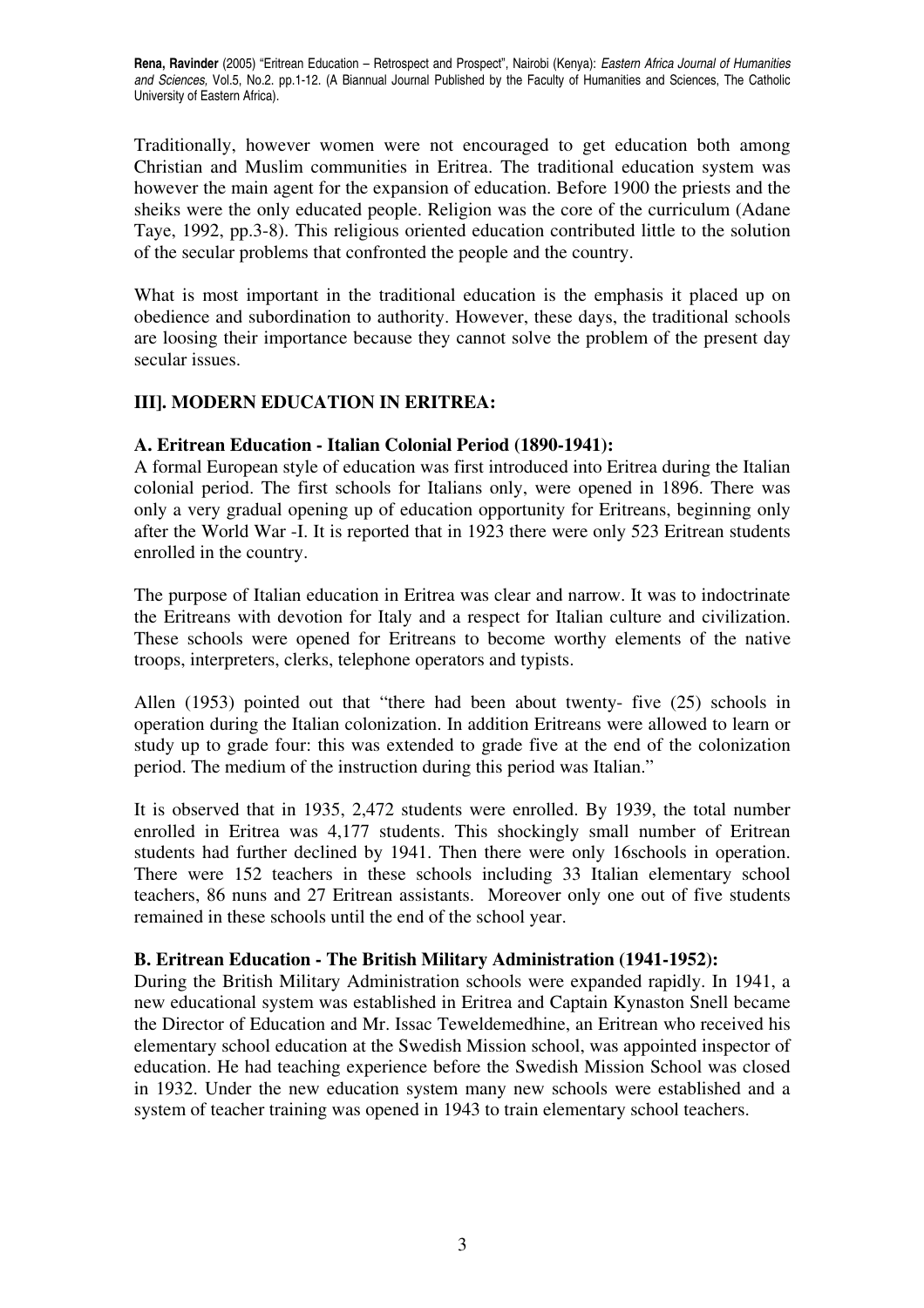In December 1934, there were 19 elementary schools. Regarding the expansion of elementary schools in Eritrea, Allen (1953), stated that "19 schools which had been established in the first month of operation, however in December 1943, the number of schools had grown 28 with 50 instructors, and the enrollment of pupils were considerably increased (Allen, 1953; Teshome, 1974, p 48.)."

During this period, Tigrigna and Arabic became the media of instruction in Eritrean elementary schools. Mr.Issac Teweldemedhin and other Eritreans took the initiative of producing textbooks written in Tigrigna, because there were no textbooks written in Tigrigna. According to Trevaskis (1960), "Arabic textbooks for Eritrean elementary schools were obtained from Egypt and the Sudan."

By 1947, the first middle school was opened with 115 students; there were 59 primary schools in Eritrea with 4,906 students and 151 staff. In 1949, there were 5 middle schools with 504 students. The first 7 Eritrean students were sent to Khartoum for secondary education. By 1950, there were 85 primary schools with total enrollment of 913, with 210 staff and 7 middle schools with 82 students. English had become the medium of school instruction (Trevenski, 1960).

## **C. Eritrean Education - Federation Period (1952-62):**

During the Federation Period with Ethiopia, the establishment of schools and progress of education were maintained. In addition to elementary and middle school, 2 secondary schools, a vocational trade school, and a nursing school were opened. In general, education during this period was limited to just the completion of middle school education (up to grade 8). The standard of education and the standard of English as a second language were maintained. According to the information available, in the Haile Selassie -I and Prince Mekonen, together about 250 students were enrolled in 1956. Writing was considered an essential skill for academic success. But the high demands and expectations of Eritrean school children were not yet meet. English, which was taught as a subject beginning of grade V, continued to be as a subject up to the end of grade VI. Using English as a medium of instruction from grade seventh onwards was likely to contribute the decline of the standard of education in Eritrean schools. It was because the school children in Eritrea were expected to use their mother tongue out side classrooms and as media of instructions from grade one to grade six and from grade seventh onwards Amharic and English respectively. Hence, the students were expected to learn at least three languages.

## **D. Eritrean Education - Ethiopian Period (November 1962 - May 1991):**

As a result of Ethiopian annexation on 14 November 1962, Eritrean educational system was merged into the Ethiopian educational system. Three terms a year were changed into two semesters a year. Middle school entrance examinations, which were given on the completion of grade-4, were dropped. Elementary, middle and secondary education which were organized in three levels of four years each: i.e.1-4 primary school, 5-6 middle school, 7-8 junior secondary school and 9-12 senior secondary school were introduced. Therefore, from 1964 – 1991 national school examination were prepared on the completion of grade VI, VIII and XII. Moreover, Amharic language was introduced as a subject in some Eritrean schools in 1958 and gradually become the medium of instruction first from grade one in 1962 and eventually it extended from grade I to VI.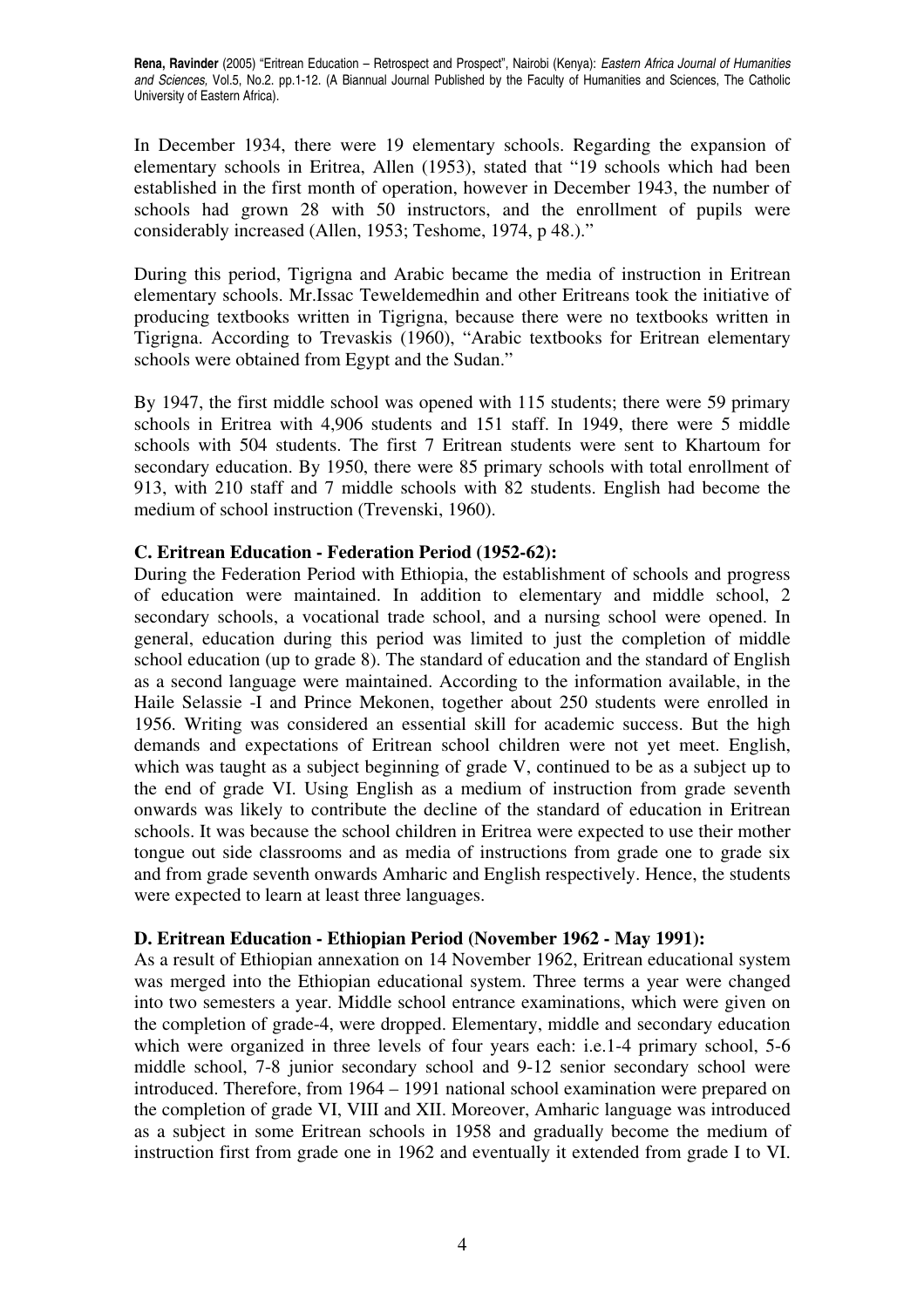Thus the Ethiopian government substituted Amharic for Arabic and Tigringna in Eritrean elementary schools. Eritrean elementary school children, especially Arabic and Tigringna speakers were denied the right to learn in their mother -tongue. Arabic and Tigrigna textbooks were abolished from schools and some of the textbooks were burned. However, the use of Arabic and Tigringa languages in regular academic settings was terminated (GOE, 1966, p 50).

In 1964, it was reported that there were 200 primary schools opened, enrolling over 42,000 students. There were also 7 secondary schools, with almost 19,000 students operating, with a small evening program, university extension and a TTC. There were also a surprising number of private schools and about 30,000 students enrolled in government schools. But after the heavy and fierce fighting began in areas surrounding Asmara 1975, the number of schools and students dramatically dropped. Many students were massacred, mass imprisonment, detention, blockage of main roads, others were forced to serve in the military and some others were left their towns either to join the liberation fronts or to live as refugees through out the world.

## **E. Eritrean Education -Since Independence (1991-2001)**

The devastating 30 years of colonial war for independence was finally ended in May 1991. Unfortunately, the problems did not end then. The economy and infrastructure had collapsed and social services including education and health had disintegrated. Its human resources development was greatly hampered during the struggle as its youth were persecuted and displaced. The quality of education had so much deteriorated that there was a crisis in the system. An illiteracy rate of over 70 per cent, a very low attainment level amongst students, and also amongst many teachers, an acute shortage of schools, a large number of schools badly damaged during the war, a depressed state of Eritrean culture and language among the nine groups have been inherited due to the imposition of Amharic language and culture inside and outside schools.

The educational system in Eritrea shows all the symptoms of prolonged neglect under conditions of colonialism and war. At the time of independence in 1991, 84 per cent of the existing 190 schools were rated to be in serious disrepair. The remaining 16 per cent were far from providing a satisfactory learning environment (MoE, 1998). Disparity in the geographical distribution of schools was sharply marked. For instance, the number of secondary schools and students in the highlands was much higher than those in the lowland areas of Eritrea. Today, more than 829 government and non-government schools are functioning; however, most of these schools need lot of improvement, expansion and/or replacement.

In Eritrea, education starts at the age of five with two years for social interaction and adjustment of behavioral reaction. Thereafter follow five years of elementary school at the age of seven until grade five, where the children learn to read and write, operations, mathematics, biography, geography, Eritrean history, singing, arts and sports.

Primary education is followed by two years of middle school (grade 6 and 7) where the subjects mentioned above are deepened. Finally there is four years of secondary school (grade 8 to 11) with the subjects such as physics, chemistry, biology, history, geography, mathematics, English and civics. All the students in the country who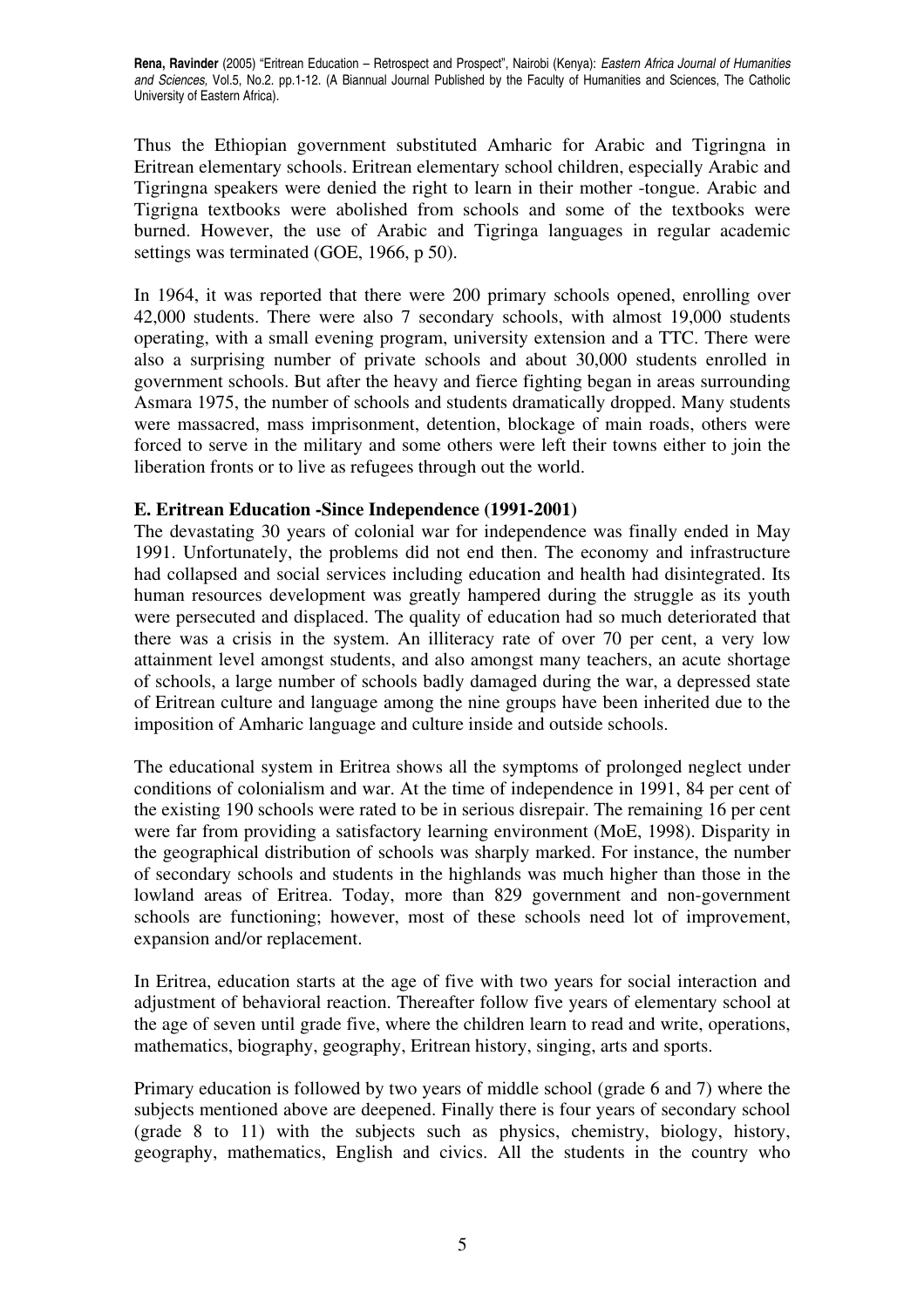completed their grade eleven have to go to Sawa (*Warsai Yikealo* Secondary School) where they learn Grade twelve for one and appear for the matriculation (national examination) based on their performance in the exam, they are selected for the Eritrean Institute of Technology – Mai Nefhi

In Eritrea, over the last twelve years, there has been a phenomenal increase in enrolment. For example, school enrollment increased by 270 per cent at the elementary and middle levels and by 185 per cent at high school level. The number of schools at all levels (Junior, Middle, Secondary and Technical) increased from 293 in 1990-91 to 1000 in 2002-2003. During the same period students' population increased considerably from 208,168 to 5, 00,000 while the numbers of teachers increased from 5,286 to about 10,000.

Eritrea has now one University, one Commercial College, Teacher Training Institutes (TTI), and a number of other Technical and Vocational Institutions (MOE, 2001-2002). One of the remarkable developments in the education sector of Eritrea is opening of Eritrean Institute of Technology- Mai Nefhi and Orotta School of Medicine (both started in February, 2004). Further, efforts are underway to embark colleges like: Agricultural College, Marine Technology College, College of Business and Economics, College of Social Sciences, and other professional colleges in the country (Ravinder Rena, 2004, p 8).

The Missionary Congregation Piae Matres Nigritiae of the Comboni Sisters originally founded the University of Asmara in 1954 as the Holy Family University Institute. The university currently has the Colleges of Science, Arts and Language studies, Business and Economics, Agriculture and Aquatic Sciences, as well as the Engineering Program, Education Program and Law program. Besides, University of Asmara has launched Post Graduate Programs in English, Economics, Geography, Agriculture, etc.

## **Transformation of Education:**

It is to be noted that in partnership with the World Bank, Eritrea has also made substantial investment in a plan intended to quickly raise the country's skill levels. Over 50 million US dollars have been used to provide for undergraduate and post-graduate scholarships for almost 1000 Eritreans, the recruitment of expatriate professionals (particularly from India) and training for members of the Eritrean civil service.

Eritrea has been achieved much in education, however; still it has a long way to go. According to the Ministry of Education Report (MoE, 2002), the major deficiencies of Eritrean school system are the following: overall access to education, which stands at 38 per cent is low; opportunities for higher education are limited and the products of the educational system are not well prepared for employment.

# **Eritrea is now embarking on a major expansion and overhaul of its educational system whose main goals are the following:**

1] Universal primary and middle school education for all its school age population;

2] A widely expanded integrated high school education, with a core as well as an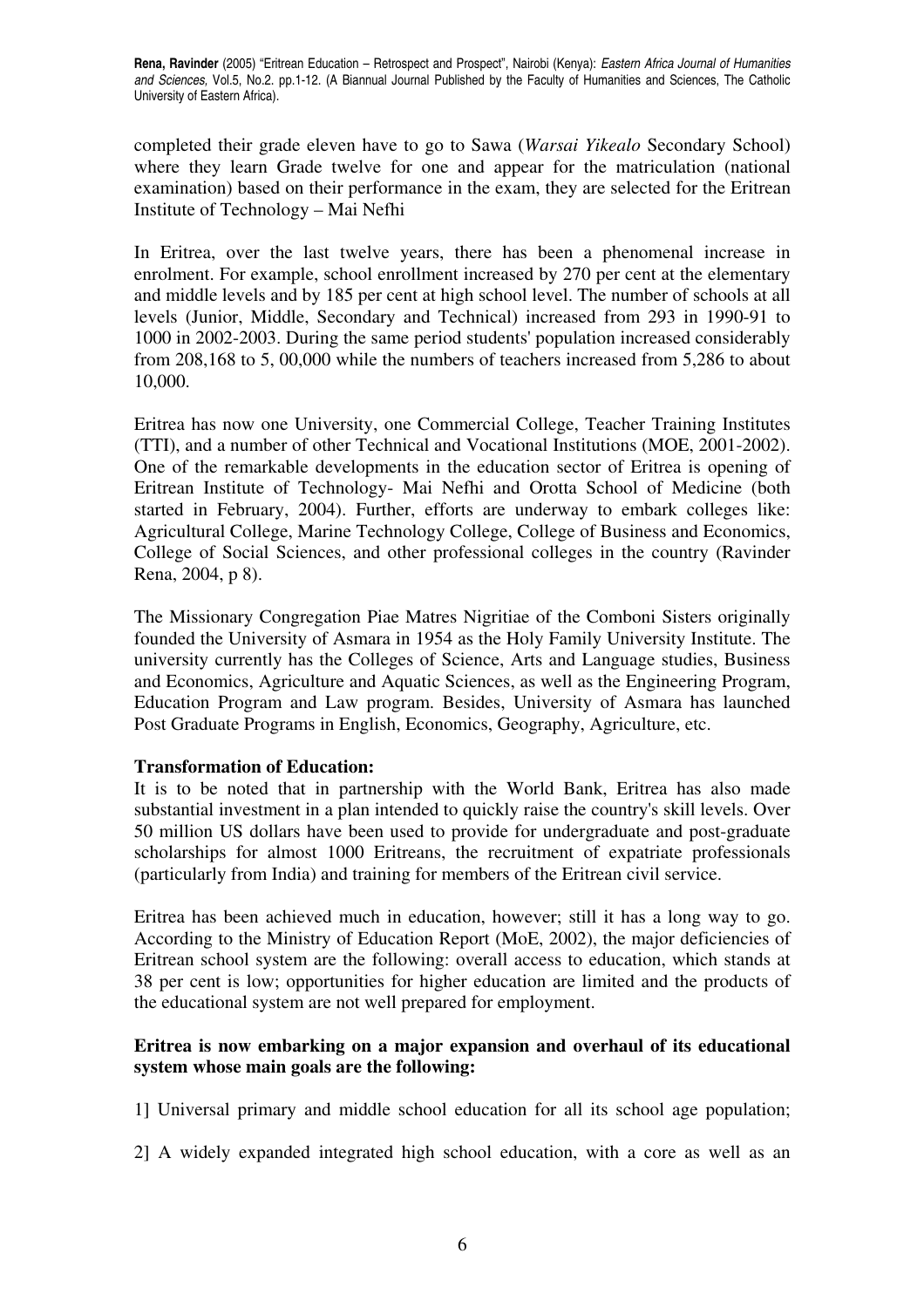enrichment curriculum with the flexibility to prepare students for university education as well as employment;

3] A wide network of vocational schools and community colleges;

4] A vision for up to eight universities located in various regions of the country, with a total enrollment of up to 20,000 students;

5] A flexible system for people to move from schooling to employment and back to school, if they so choose;

In its thorough discussion of the educational program, the government has made education a top priority. It made this choice, keenly aware that it was making a decision on where it was going to put a substantial amount of the country's resources, both domestic and external.

## **IV]. CONCLUSION:**

Church education in Eritrea played a significant role in transmitting church literature from generation to generation. Memorization and recitation were the main strategies and mastering the reading ability. However, church education became instrumental in instilling submissiveness, blind obedience, uncritical acceptance of orders and a strong belief in fate, which hindered social transformation. Quranic schools played a similar role in the Muslim communities of the Eritrean Society.

Since Independence, education is well organized in Eritrea. The government subsidizes tuition and studies relevant to the development of Eritrea have been given importance. Eritrea has invested heavily in education and has embarked on a wide-ranging program designed to revitalize and develop the collapsed educational system. Further education has been set as the government's priority. It has been realized that the previous educational system under the *Derge* regime was intentionally designed to reinforce the colonial ideologies and political machination. Moreover it has been believed that through education the major Eritrean national development strategies could be achieved. The government of Eritrea is understood that the overall vision of Eritrea's future progress is ultimately based on human capital formation, with the education and health as key inputs.

## **REFERENCES**

Adane Taye (1992) A Historical Survey of State Education in Eritrea, Asmara: Educational Materials Production and Distribution Agency (EMPDA).

Allen, H.B. (1953) Rural Reconstruction in Action, New York: Cornell University Press.

Girma Amara (1967) "The Aims and Purposes of Church Education", Ethiopian Journal of Education, Vol.1, No,1. pp.1-4.

Government of Eritrea (1966) Social and Economic Development of Eritrea Since 1962, Rome: Stabilimento Aristide Staderini.

Ministry of Education (1998) Report on Education Asmara: Ministry of Education.